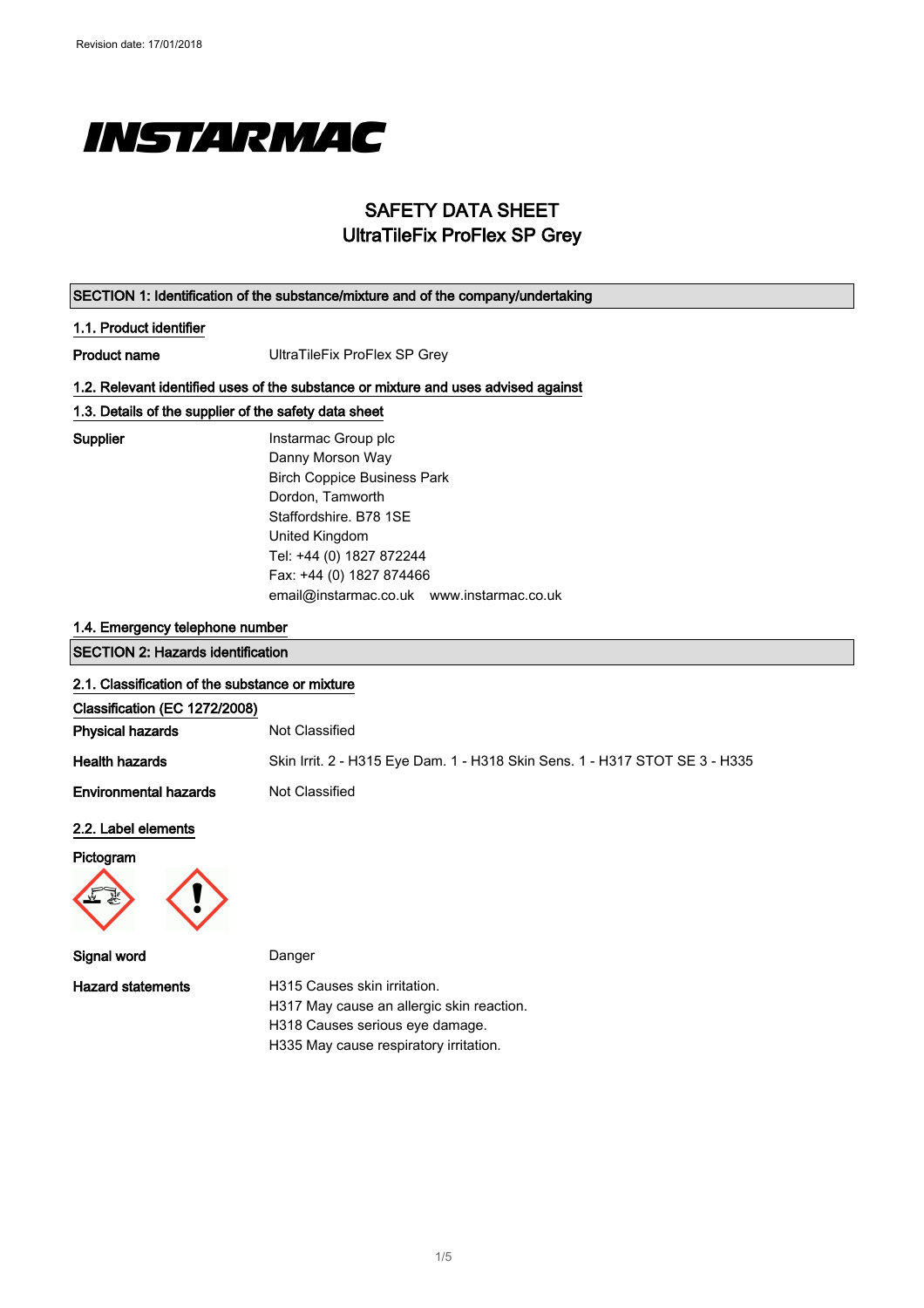| <b>Precautionary statements</b>           | P261 Avoid breathing dust.<br>P264 Wash contaminated skin thoroughly after handling.<br>P271 Use only outdoors or in a well-ventilated area.<br>P272 Contaminated work clothing should not be allowed out of the workplace.<br>P280 Wear protective gloves/ protective clothing/ eye protection/ face protection.<br>P302+P352 IF ON SKIN: Wash with plenty of water.<br>P304+P340 IF INHALED: Remove person to fresh air and keep comfortable for breathing.<br>P305+P351+P338 IF IN EYES: Rinse cautiously with water for several minutes. Remove<br>contact lenses, if present and easy to do. Continue rinsing.<br>P310 Immediately call a POISON CENTER/ doctor.<br>P312 Call a POISON CENTER/ doctor if you feel unwell.<br>P321 Specific treatment (see medical advice on this label).<br>P332+P313 If skin irritation occurs: Get medical advice/attention.<br>P333+P313 If skin irritation or rash occurs: Get medical advice/ attention.<br>P362+P364 Take off contaminated clothing and wash it before reuse.<br>P403+P233 Store in a well-ventilated place. Keep container tightly closed.<br>P405 Store locked up.<br>P501 Dispose of contents/ container in accordance with national regulations. |
|-------------------------------------------|-----------------------------------------------------------------------------------------------------------------------------------------------------------------------------------------------------------------------------------------------------------------------------------------------------------------------------------------------------------------------------------------------------------------------------------------------------------------------------------------------------------------------------------------------------------------------------------------------------------------------------------------------------------------------------------------------------------------------------------------------------------------------------------------------------------------------------------------------------------------------------------------------------------------------------------------------------------------------------------------------------------------------------------------------------------------------------------------------------------------------------------------------------------------------------------------------------------------|
| Contains                                  | PORTLAND CEMENT                                                                                                                                                                                                                                                                                                                                                                                                                                                                                                                                                                                                                                                                                                                                                                                                                                                                                                                                                                                                                                                                                                                                                                                                 |
| Supplementary precautionary<br>statements | P261 Avoid breathing vapour/spray.<br>P264 Wash contaminated skin thoroughly after handling.<br>P272 Contaminated work clothing should not be allowed out of the workplace.<br>P302+P352 IF ON SKIN: Wash with plenty of water.<br>P304+P340 IF INHALED: Remove person to fresh air and keep comfortable for breathing.<br>P312 Call a POISON CENTER/ doctor if you feel unwell.<br>P321 Specific treatment (see medical advice on this label).<br>P332+P313 If skin irritation occurs: Get medical advice/attention.<br>P333+P313 If skin irritation or rash occurs: Get medical advice/ attention.<br>P362 Take off contaminated clothing.<br>P363 Wash contaminated clothing before reuse.<br>P403+P233 Store in a well-ventilated place. Keep container tightly closed.<br>P405 Store locked up.                                                                                                                                                                                                                                                                                                                                                                                                            |

#### 2.3. Other hazards

SECTION 3: Composition/information on ingredients

#### 3.1. Substances

Classification according to EC 1272/2008 (CLP)

# 3.2. Mixtures

| Quartz                           | 30-60%               |
|----------------------------------|----------------------|
| CAS number: 14808-60-7           | EC number: 238-878-4 |
| Classification<br>Not Classified |                      |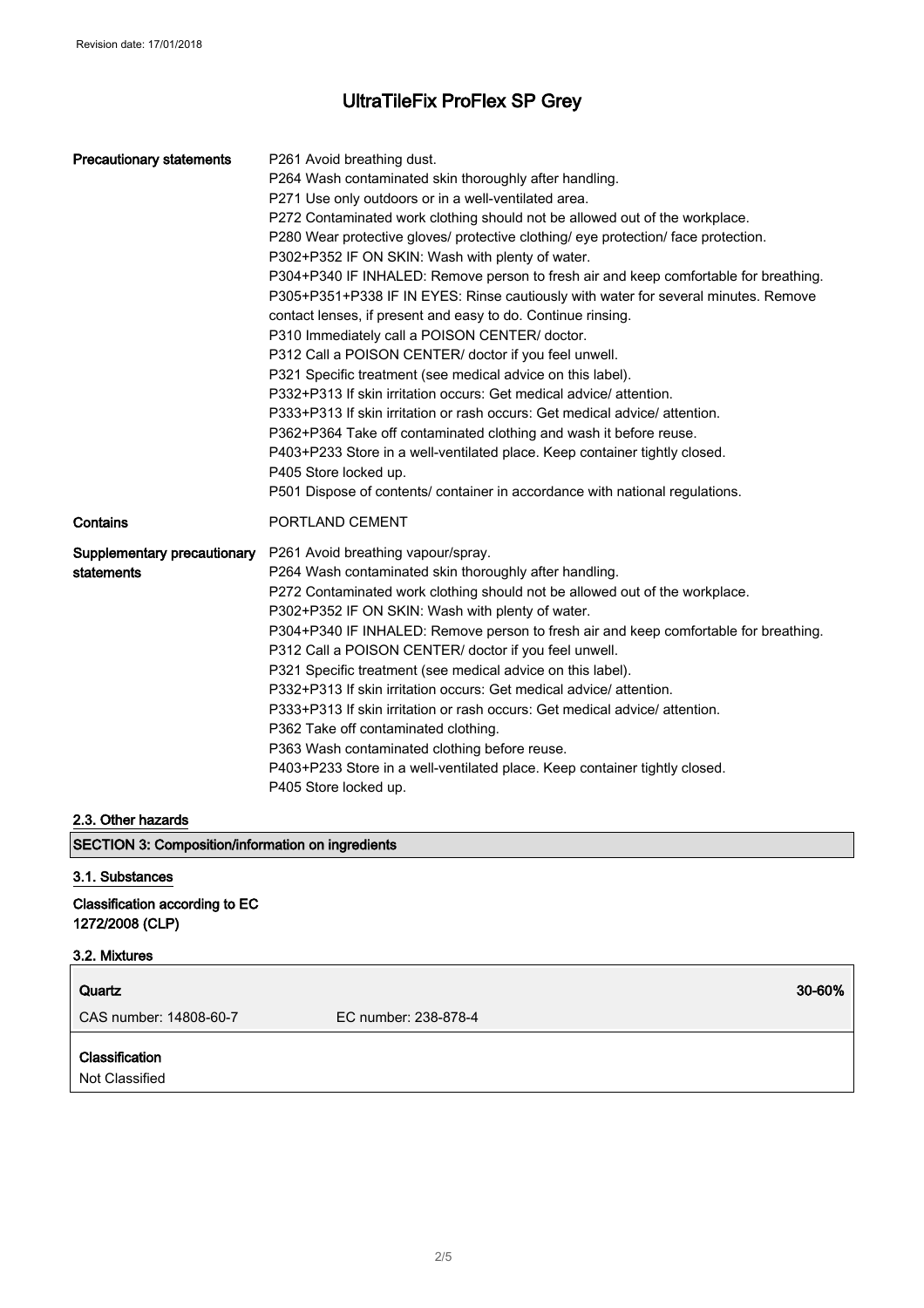| <b>PORTLAND CEMENT</b><br>CAS number: 65997-15-1                                                                                                                                                            |                                                                                                                                                                                                                                                        | 10-30%   |
|-------------------------------------------------------------------------------------------------------------------------------------------------------------------------------------------------------------|--------------------------------------------------------------------------------------------------------------------------------------------------------------------------------------------------------------------------------------------------------|----------|
| Classification<br>Skin Irrit. 2 - H315<br>Eye Dam. 1 - H318<br><b>Skin Sens. 1 - H317</b><br><b>STOT SE 3 - H335</b>                                                                                        |                                                                                                                                                                                                                                                        |          |
| <b>HIGH ALUMINA CEMENT</b><br>CAS number: 65997-16-2                                                                                                                                                        | EC number: 266-045-5                                                                                                                                                                                                                                   | 10-30%   |
| Classification<br>Not Classified                                                                                                                                                                            |                                                                                                                                                                                                                                                        |          |
| <b>VINYL ACETATE COPOLYMER</b>                                                                                                                                                                              |                                                                                                                                                                                                                                                        | $1 - 5%$ |
| CAS number: -                                                                                                                                                                                               | EC number: 925-954-3                                                                                                                                                                                                                                   |          |
| Classification<br>Not Classified                                                                                                                                                                            |                                                                                                                                                                                                                                                        |          |
|                                                                                                                                                                                                             | The full text for all hazard statements is displayed in Section 16.                                                                                                                                                                                    |          |
| <b>SECTION 4: First aid measures</b>                                                                                                                                                                        |                                                                                                                                                                                                                                                        |          |
| 4.1. Description of first aid measures                                                                                                                                                                      |                                                                                                                                                                                                                                                        |          |
| Inhalation                                                                                                                                                                                                  | Move affected person to fresh air and keep warm and at rest in a position comfortable for<br>breathing. If throat irritation or coughing persists, proceed as follows. Get medical attention.<br>Show this Safety Data Sheet to the medical personnel. |          |
| Ingestion                                                                                                                                                                                                   | Do not induce vomiting. Rinse mouth thoroughly with water. Give plenty of water to drink.                                                                                                                                                              |          |
| Skin contact                                                                                                                                                                                                | Remove contaminated clothing and rinse skin thoroughly with water. Get medical attention if<br>any discomfort continues.                                                                                                                               |          |
|                                                                                                                                                                                                             | 4.2. Most important symptoms and effects, both acute and delayed                                                                                                                                                                                       |          |
|                                                                                                                                                                                                             | 4.3. Indication of any immediate medical attention and special treatment needed                                                                                                                                                                        |          |
| <b>SECTION 5: Firefighting measures</b>                                                                                                                                                                     |                                                                                                                                                                                                                                                        |          |
| 5.1. Extinguishing media<br>5.2. Special hazards arising from the substance or mixture<br>5.3. Advice for firefighters                                                                                      |                                                                                                                                                                                                                                                        |          |
| <b>SECTION 6: Accidental release measures</b>                                                                                                                                                               |                                                                                                                                                                                                                                                        |          |
| 6.1. Personal precautions, protective equipment and emergency procedures<br>6.2. Environmental precautions<br>6.3. Methods and material for containment and cleaning up<br>6.4. Reference to other sections |                                                                                                                                                                                                                                                        |          |
| <b>SECTION 7: Handling and storage</b>                                                                                                                                                                      |                                                                                                                                                                                                                                                        |          |
| 7.1. Precautions for safe handling<br>7.2. Conditions for safe storage, including any incompatibilities<br>7.3. Specific end use(s)                                                                         |                                                                                                                                                                                                                                                        |          |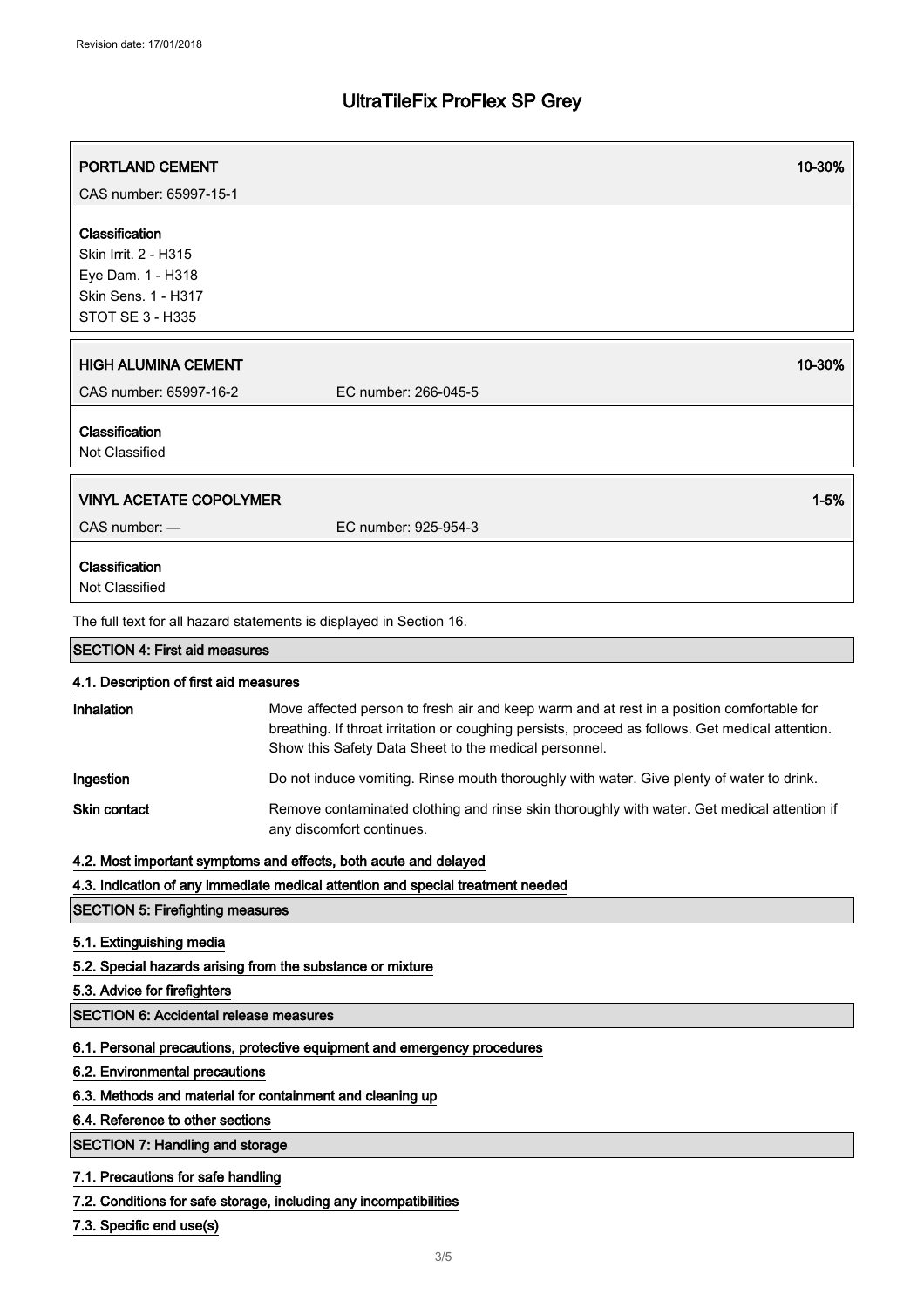| <b>SECTION 8: Exposure Controls/personal protection</b>               |  |  |  |
|-----------------------------------------------------------------------|--|--|--|
| 8.1. Control parameters                                               |  |  |  |
| Occupational exposure limits                                          |  |  |  |
| Quartz                                                                |  |  |  |
| Long-term exposure limit (8-hour TWA): WEL<br>$0.1 \,\mathrm{mg/m^3}$ |  |  |  |
| PORTLAND CEMENT                                                       |  |  |  |
| Long-term exposure limit (8-hour TWA): WEL<br>10 mg/m <sup>3</sup>    |  |  |  |
| <b>HIGH ALUMINA CEMENT</b>                                            |  |  |  |
| Long-term exposure limit (8-hour TWA): WEL<br>$5 \text{ mg/m}^3$      |  |  |  |
| <b>VINYL ACETATE COPOLYMER</b>                                        |  |  |  |
| Long-term exposure limit (8-hour TWA): WEL<br>4 mg/m <sup>3</sup>     |  |  |  |
| WEL = Workplace Exposure Limit                                        |  |  |  |
| 8.2. Exposure controls                                                |  |  |  |
| <b>SECTION 9: Physical and Chemical Properties</b>                    |  |  |  |
| 9.1. Information on basic physical and chemical properties            |  |  |  |
| 9.2. Other information                                                |  |  |  |
| <b>SECTION 10: Stability and reactivity</b>                           |  |  |  |
| 10.1. Reactivity                                                      |  |  |  |
| 10.2. Chemical stability                                              |  |  |  |
| 10.3. Possibility of hazardous reactions                              |  |  |  |
| 10.4. Conditions to avoid                                             |  |  |  |
| 10.5. Incompatible materials                                          |  |  |  |
| 10.6. Hazardous decomposition products                                |  |  |  |
| <b>SECTION 11: Toxicological information</b>                          |  |  |  |
| 11.1. Information on toxicological effects                            |  |  |  |
| <b>SECTION 12: Ecological Information</b>                             |  |  |  |
|                                                                       |  |  |  |
| 12.1. Toxicity                                                        |  |  |  |
| 12.2. Persistence and degradability                                   |  |  |  |
| 12.3. Bioaccumulative potential                                       |  |  |  |
| 12.4. Mobility in soil                                                |  |  |  |
| 12.5. Results of PBT and vPvB assessment                              |  |  |  |
| 12.6. Other adverse effects                                           |  |  |  |
| <b>SECTION 13: Disposal considerations</b>                            |  |  |  |
| 13.1. Waste treatment methods                                         |  |  |  |
| <b>SECTION 14: Transport information</b>                              |  |  |  |
| 14.1. UN number                                                       |  |  |  |
| 14.2. UN proper shipping name                                         |  |  |  |
| 14.3. Transport hazard class(es)                                      |  |  |  |
| 14.4. Packing group                                                   |  |  |  |
|                                                                       |  |  |  |

- 14.5. Environmental hazards
- 14.6. Special precautions for user